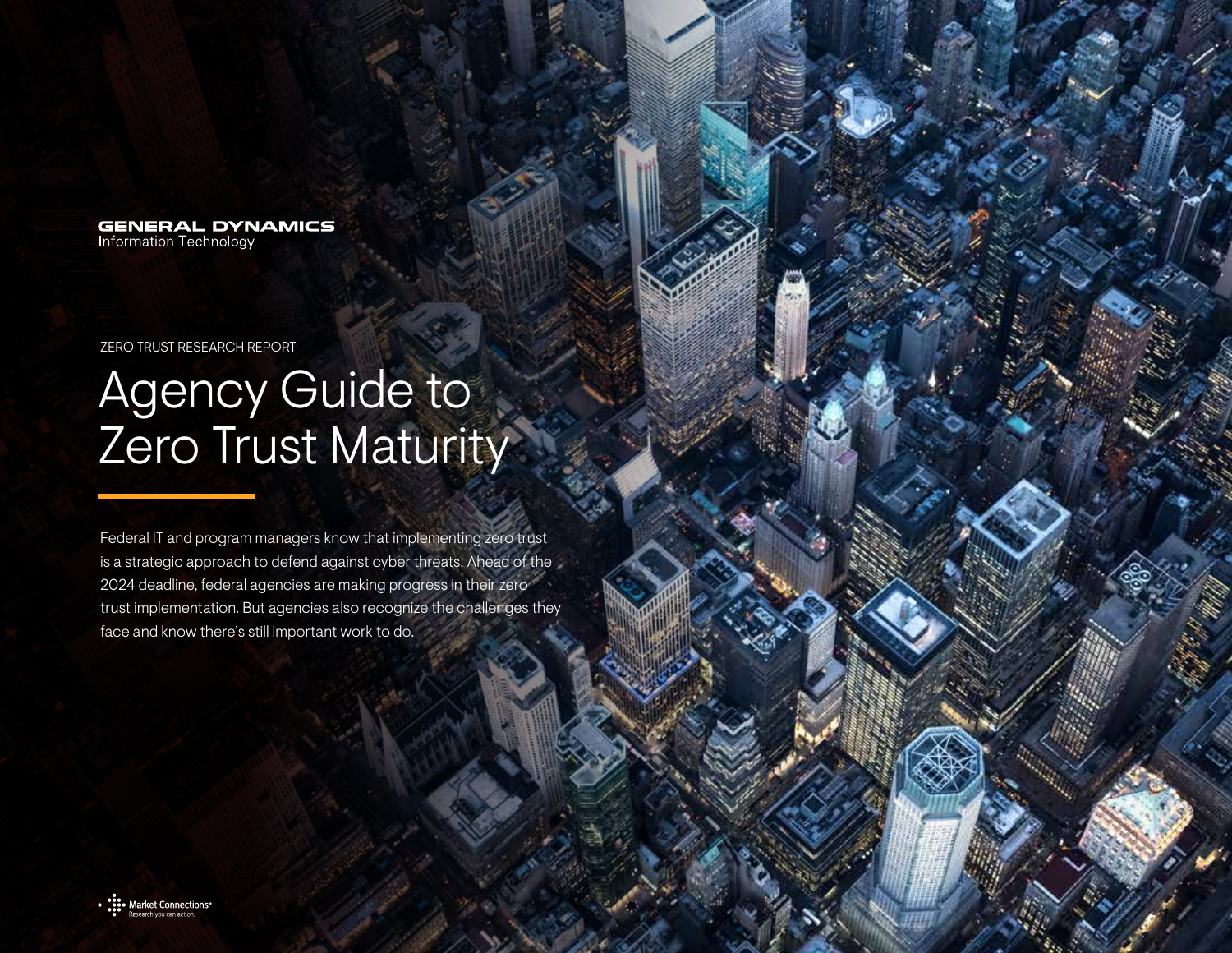## Foreword

As technology advances and our adversaries leverage more sophisticated tactics, it is incumbent upon federal agencies and their mission partners to be as prepared as possible to detect, deter, and defend against an ever-growing cyber threat. Zero trust is a multiplier to further protect their organizations.

Zero trust strategy is focused on increasing cyber resiliency and improving mission enablement. It's a cultural shift combining strategy and technology to continuously assess risk throughout the enterprise to ensure that users and operators have secure access at the right time to better execute their missions. Improving zero trust maturity increases the effectiveness of cyber resiliency rather than just compliance. The implementation of zero trust has enormous potential to amplify and accelerate cybersecurity efforts across the federal government and improve defense against cyber threats.

This report is an analysis of the progress being made by the federal government to strengthen their cybersecurity through implementation of zero trust. As agencies begin and continue their zero trust transformation, this report is designed to assist agencies with shared challenges such as establishing strategy and governance, identifying the right technologies to implement, addressing legacy infrastructure, and demonstrating the value of zero trust to agency stakeholders. In addition, this report shines a light on the significant progress that agencies have made with their cyber strategies and captures some of the benefits agencies are already seeing from zero trust.

As agencies continue to implement zero trust, it is our hope that this report helps federal agencies better inform their approach and further accelerate their efforts.

Dr. Matthew McFadden Vice President, Cyber & Distinguished Technologist General Dynamics Information Technology



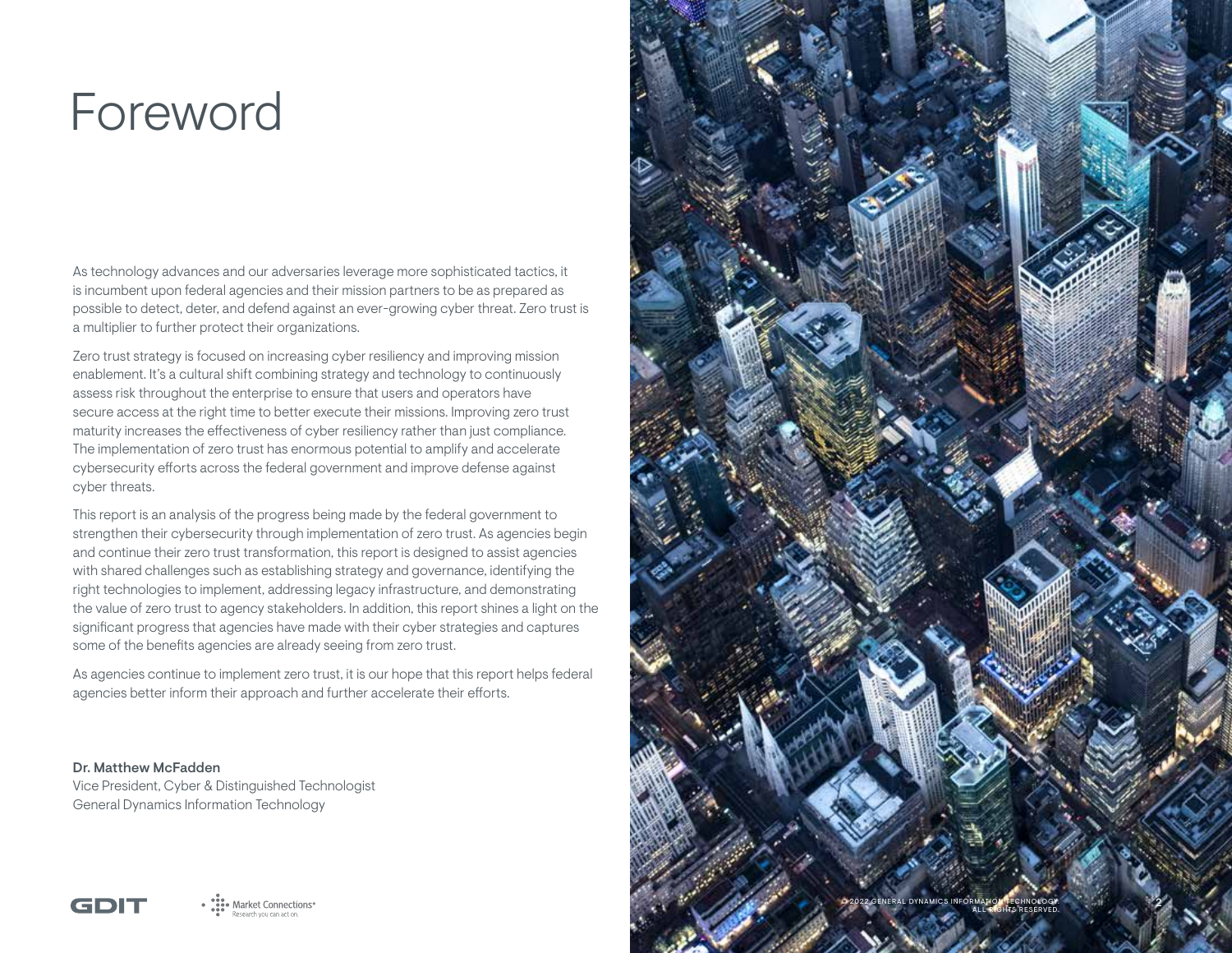## Executive Summary

One year after the signing of the Executive Order on Improving the Nation's Cybersecurity, federal agencies are undergoing a massive transformation as they work to develop and adopt zero trust strategies that position them to meet the Office of Management and Budget zero trust requirements and establish a zero trust maturity within their organization. Zero trust is important for agencies to continually defend against ongoing cyberattacks threatening their missions.

Zero trust is not merely a collection of specific cybersecurity tools and services an agency uses. It is a different way of approaching cybersecurity. Unlike the traditional perimeter security model, which focused on trying to prevent breaches, zero trust is a resilience architecture. It assumes adversaries have already compromised the environment and focuses on continual assessment of risk, allowing or denying access to agency resources while continuing to execute the broader mission.

The 300 IT and program managers across the federal, civilian, and defense agencies surveyed for this report indicated they're making significant progress two-thirds of agencies say they will meet zero trust maturity requirements on time or ahead of schedule. This progress has already achieved

positive results: 92% of respondents are confident in their agency's security capabilities. At least half say their agency is at an optimal or advanced maturity in all five Cybersecurity and Infrastructure Security Agency pillars. Until recently, zero trust was an obscurity for many in government, but expertise is growing and more than a third say they are experts or are knowledgeable about zero trust.

Agencies acknowledge that there are challenges to work through, including replacing legacy infrastructure and associated costs, identifying the right technologies, and a shortage of in-house zero trust expertise. Many of these challenges are compounded by the fact that some agencies' IT teams aren't sure what their mission counterparts need or want. One of the leading benefits of zero trust is enabling users access to the right resources at the right time, but this can be difficult to execute when IT teams and program managers are not aligned with stakeholders or don't understand what the intended outcome looks like. With approximately sixteen months left until the deadline, there remains time to address these challenges.

Federal IT and program managers recognize that implementing zero trust is a strategic approach that

advances capabilities to prioritize cyber risks. What some stakeholders may not realize is that zero trust is a broad approach and not a specific technology. By developing a zero trust strategy that clearly integrates technology investments with specific mission goals, agencies are far more likely to see zero trust as an enabler of the mission that provides the right resources to the right people when they need them. Similarly, a compliance focus, though important, is causing some agencies to leave valuable investment opportunities on the table. For example, artificial intelligence (AI) capabilities vastly improve the detection and prevention of unknown threats while freeing up cyber resources to focus on strategic cyber initiatives. However, this analysis found that investment in AI technology ranked at the bottom of agency priorities.

How are federal agencies progressing on implementing zero trust? GDIT's Cyber Center of Excellence partnered with Market Connections, an independent research firm, to learn where federal agencies view their zero trust progress, the benefits and challenges they are facing, and the impact this has on the mission.

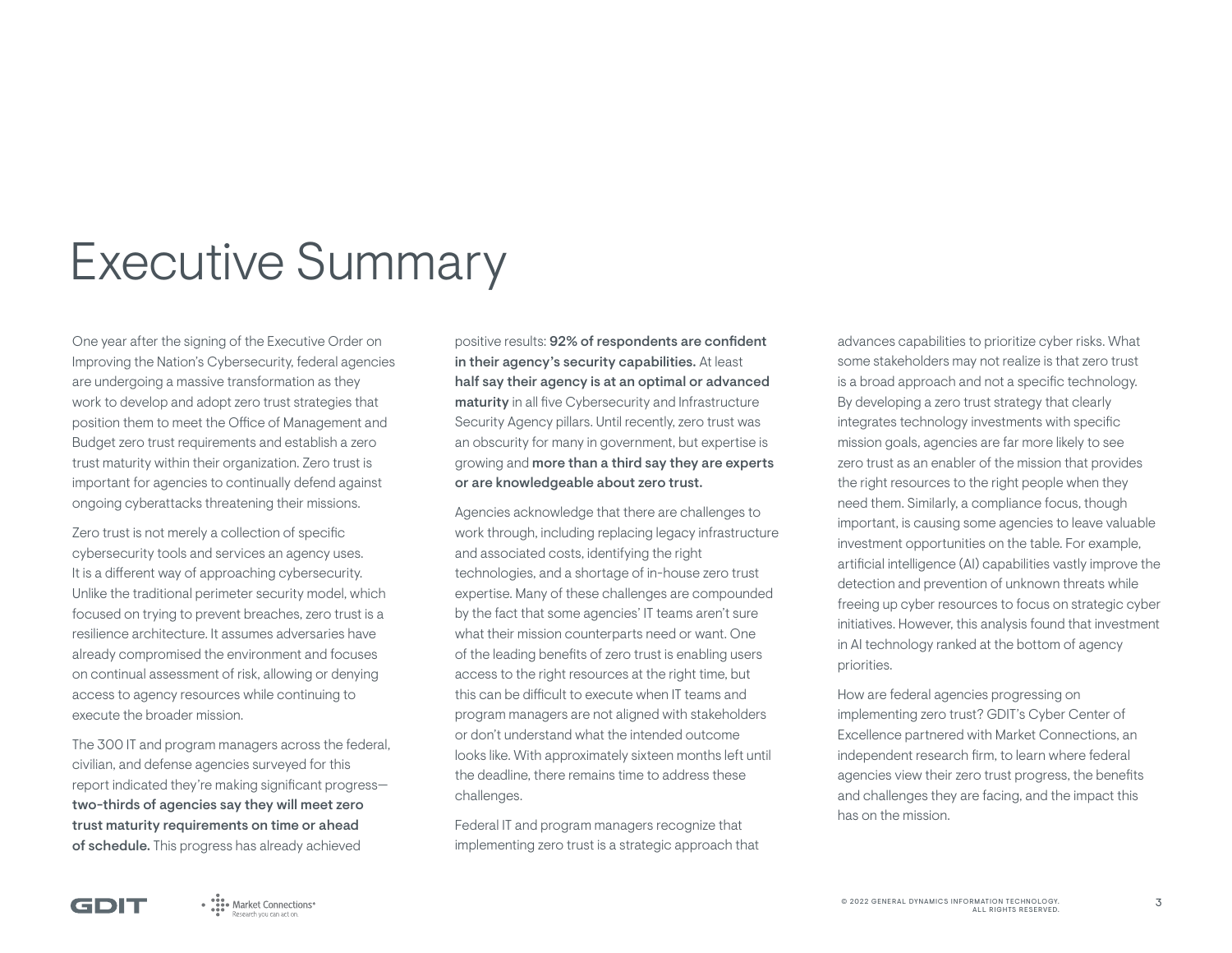## Executive Summary

## 1

### Zero trust improves the user experience and security.

The top benefits of a zero trust approach for respondents are that the right users have the right access to the right resources at the right time (57%), followed by reducing the risk of a data breach (46%).

# 2

### Optimal maturity is still a little way off.

Most said they are either currently at a traditional or advanced maturity level for each of the five pillars defined by the Cybersecurity and Infrastructure Security Agency; few have reached the optimal level at this time.

# 3

#### Legacy infrastructure is hard to replace.

More than half (58%) say the biggest challenge to implementing zero trust is that existing legacy infrastructures must be rebuilt or replaced. But agencies are making investments in digital transformations with 92% seeing moving to the cloud as a top priority.

## 4

### Zero trust knowledge is growing.

Only 7% of respondents consider themselves experts in zero trust, but most have some knowledge. Agencies are working to upskill their teams as the need to adopt more robust cyber capabilities grows.

# 5

### Collaboration between mission and IT teams is important.

50% of respondents are having trouble identifying what technologies they need. There is an opportunity to further improve alignment between IT teams and the mission owners they support.

# 6

#### Agencies are feeling confident.

More than half the respondents indicated their agency has a strategy in place, and they are actively implementing it. More than 90% are confident in their agency's ability to defend against cyber threats.

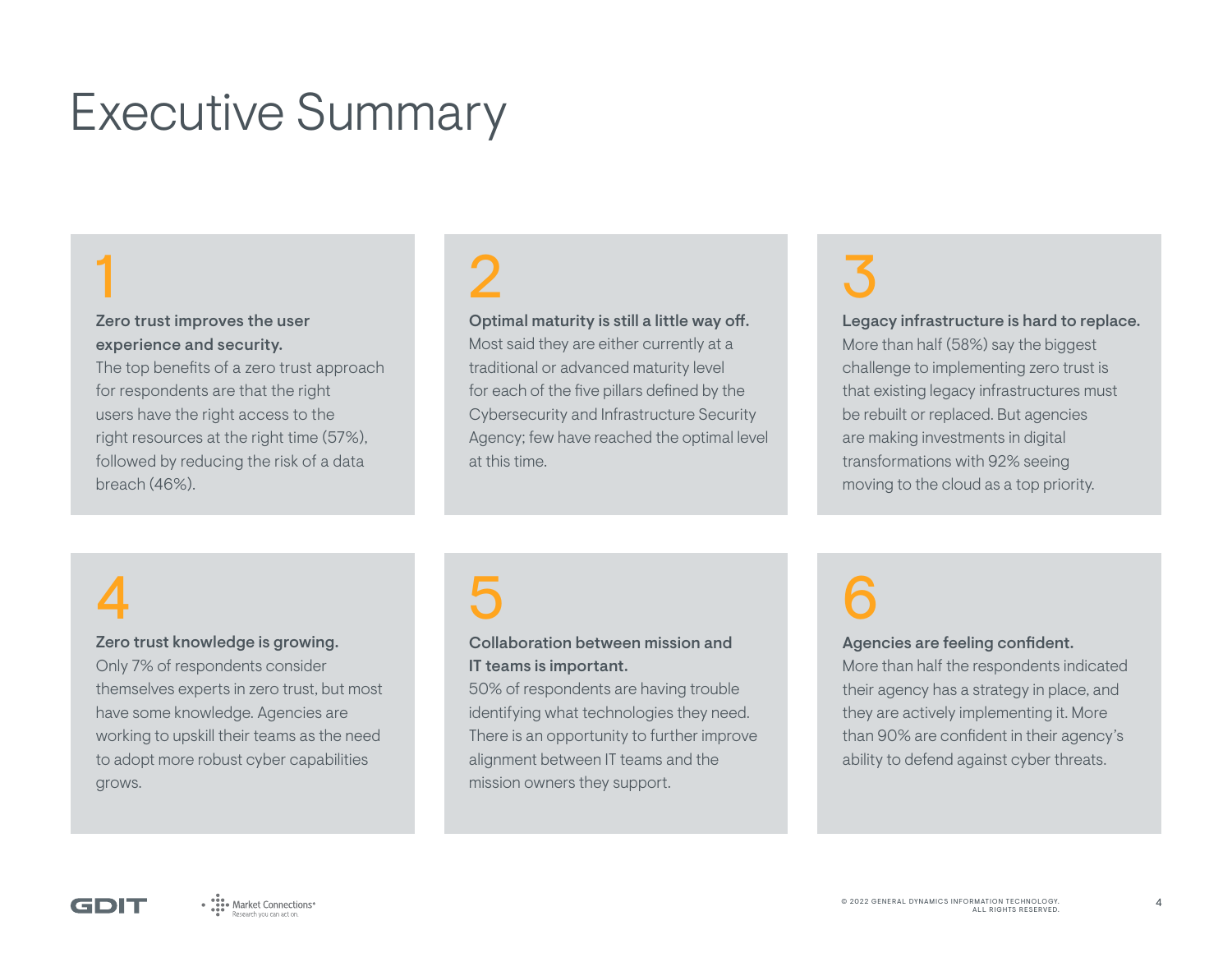## Who We Surveyed

The GDIT Cyber Center of Excellence partnered with Market Connections to implement an independent research analysis to provide insights into cybersecurity and zero trust adoption strategies highlighting ongoing challenges, issues, and concerns across the federal market.

Surveying 300 prequalified federal mission and IT decision makers, all respondents were required to be currently working for the federal government, and quotas were set for agency type. Respondents were split evenly between IT and program managers and have roles in the selection of firms that provide IT security services and solutions and the management of those firms once they have been hired or selected.

### DEFENSE AGENCIES

### FEDERAL CIVILIAN AGENCIES

40%

## 60%

### Respondent Breakout by Job Title

- **40%** IT / Management Information Systems (MIS) / Information Resources Management (IRM)
- **10%** Engineering
- **15%** Administration / Operations
- **12%** Program Management

**10%** Professional / Technical Services **5%** Executive Management / Command **5%** Purchasing / Contracting

**3%** Finance / Budget

One year after the signing of the Executive Order on Improving the Nation's Cybersecurity, federal agencies are undergoing a massive transformation as they work to develop and adopt zero trust strategies. The survey was conducted in February 2022 following the release of the White House Office of Management and Budget's zero trust architecture strategy on January 26.

#### AUGUST 2020

National Institute of Standards and Technology (NIST) publishes Special Publication 800-207 outlining its zero trust architecture maturity model

#### FEBRUARY 2021

Department of Defense delivers its Zero Trust Reference Architecture

#### MAY 2021

White House issues Executive Order on Improving the Nation's Cybersecurity

#### JUNE 2021

The Cybersecurity and Infrastructure Security Agency (CISA) releases a draft Zero Trust Maturity Model

#### JANUARY 2022

Office of Management and Budget (OMB) issues a memorandum laying out its federal zero trust architecture standards

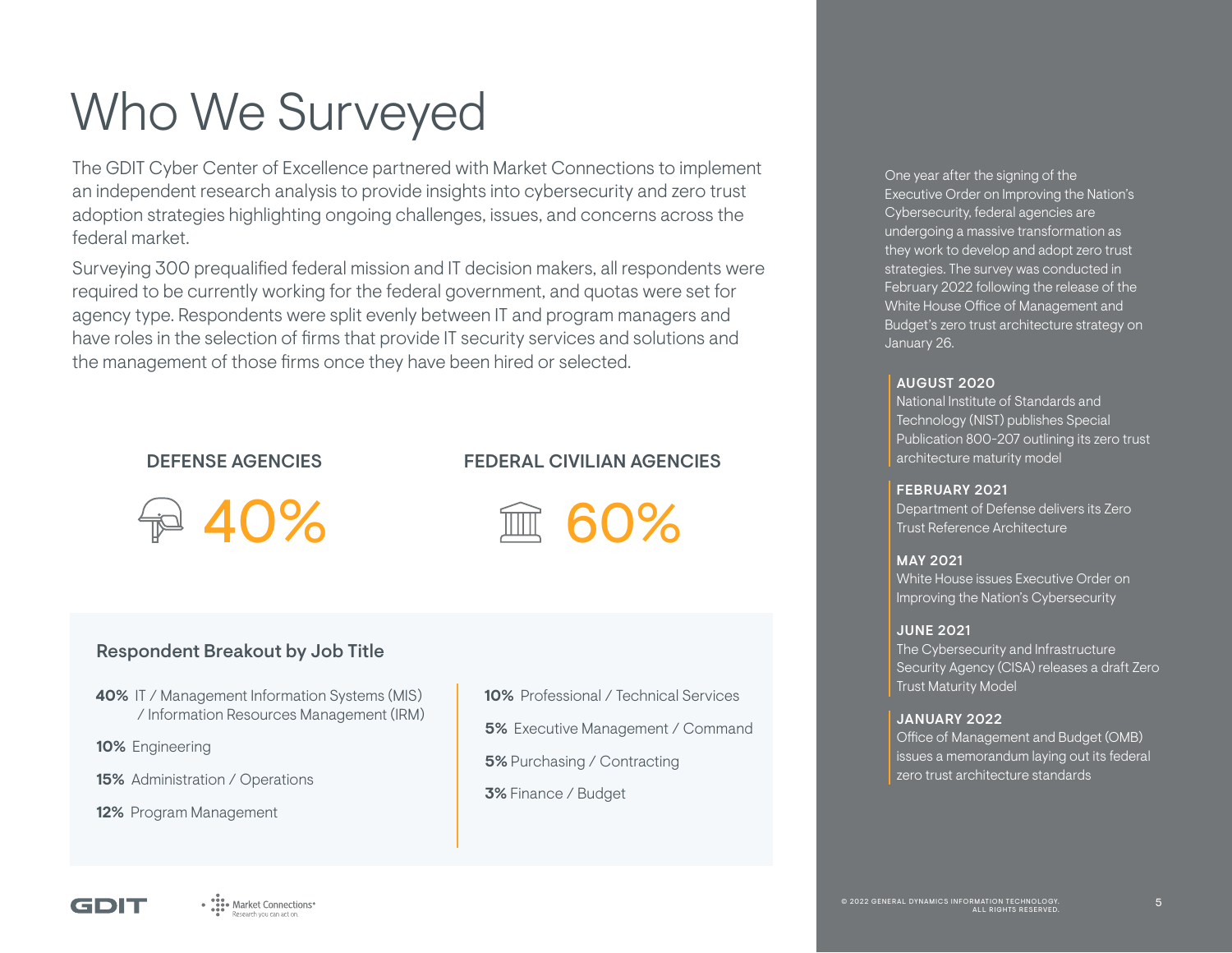## Decision Making Involvement

All respondents were screened to be involved in their organization's selection of firms that provide IT security services and solutions and the management of those firms once they have been hired or selected.



### Involvement in Selection of Firms **Involvement in Management of Firms Once Hired**



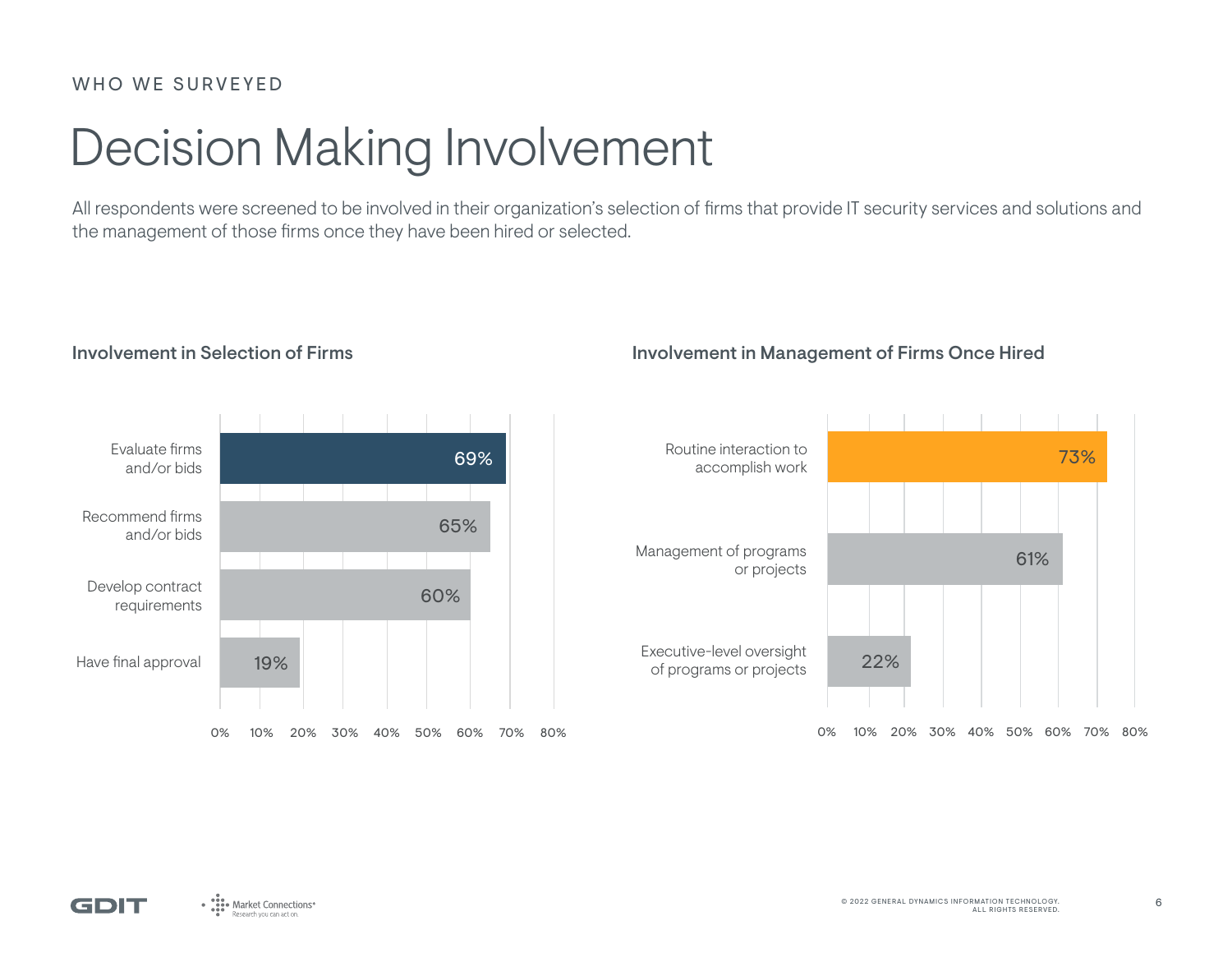## Zero Trust Maturity In The Federal Government

Only 15% of respondents have said they find the CISA Zero Trust Maturity Model helpful in executing their zero trust strategies even though half are following the model as a path to support the journey to zero trust. The guidance documents they do find most helpful are the OMB M-22-09 Zero Trust Strategy (30%); NIST SP 800-207 (24%); and the DOD Reference Architecture (23%). Expectedly, significantly more civilian agencies found the OMB and NIST guidance helpful and significantly more defense agencies prefer the DOD guidance.

### Most Helpful Guidance for Zero Trust Implementation



difference

#### WHAT THIS MEANS

Some agencies may find different reference architectures helpful while finding CISA's maturity model best for demonstrating maturity. The CISA's maturity model provides readily understandable criteria for measuring an agency's progress as traditional, advanced, or optimal. However, other models, such as the DOD Reference Architecture, OMB Federal Zero Trust Strategy, and NIST 800-207, provide details and specifics that agencies can use for planning and budgeting specific initiatives.

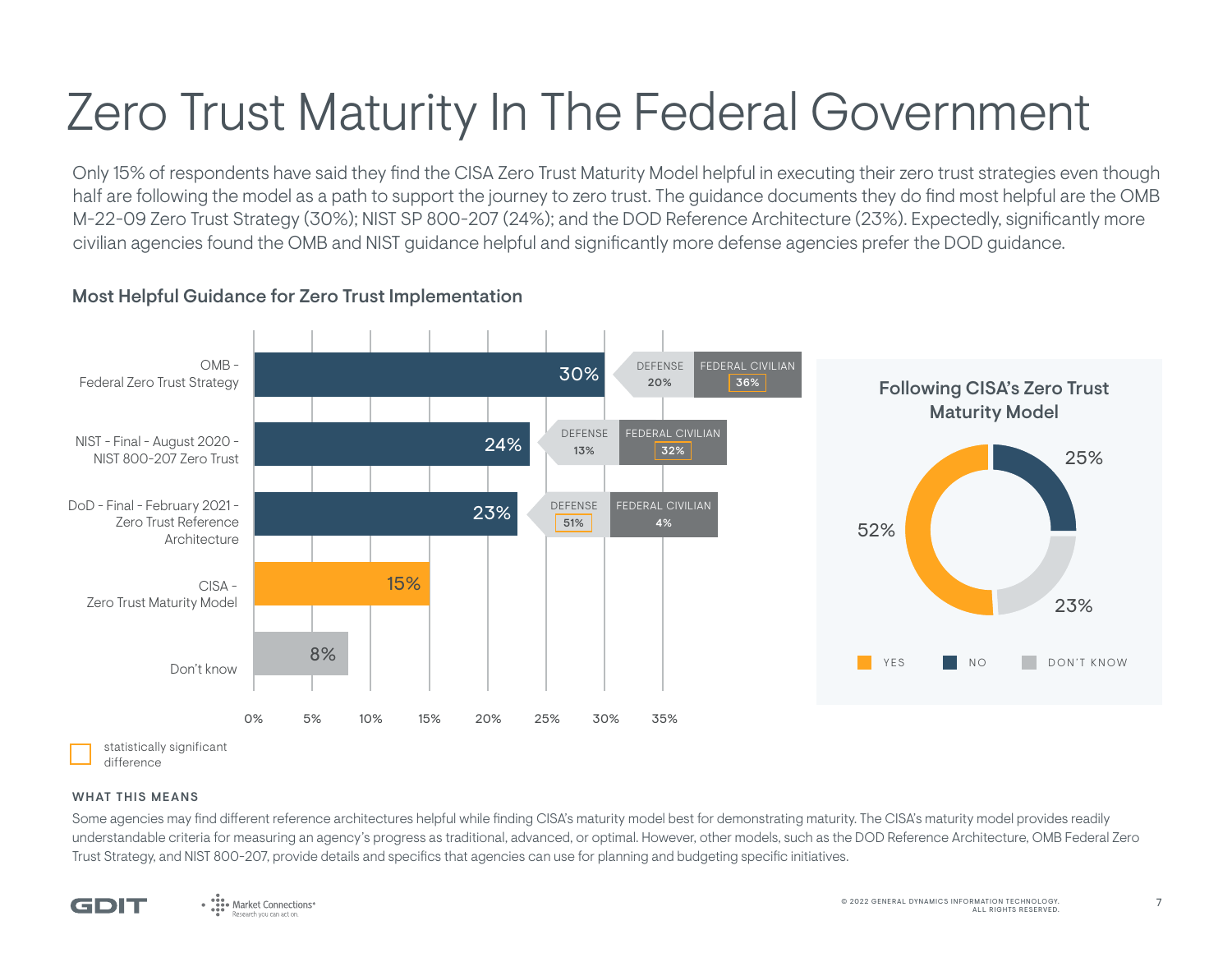### ZERO TRUST MATURITY IN THE FEDERAL GOVERNMENT

## Current Stage of Maturity

Using the five zero trust pillars in CISA's maturity model as a framework to assess maturity levels, the study asked respondents where they are on the journey. Most said they are either currently at a traditional or advanced maturity level; few have reached the optimal level at this time. Of all the pillars, respondents are most mature in the data pillar, though results were relatively evenly distributed.

### The Five Pillars of the CISA Zero Trust Maturity Model



#### WHAT THIS MEANS

Agencies know true zero trust maturity is only achieved when you are mature across all five pillars. They are taking a steady approach in focusing on these collectively. From this data we can see that there are increasing focus areas around identity and data at the advanced level.

At an aggregate level, respondents consider their agencies most mature in the identity and data pillars. CISA lists identity as the first pillar in a successful zero trust model and zero trust is built on a foundation of identity. The maturity of identity first is largely the result of already existing requirements around federal identity and credential access management (ICAM) guidance that have already been established. Additionally, one of the key tenants of zero trust is to take a risk-based approach to allowing access to data, so it is not unexpected that agencies are also working to mature this pillar early on. Part of the increasing maturity requires more extensive enterprise-wide adoption of the capability and core technology components (e.g., enterprise Endpoint Detection and Response (EDR), micro-segmentation, zero trust network access (ZTNA) aligned across different pillars). As agencies begin to adopt and implement these new technologies holistically, we should see an increase in maturity at the advanced and optimal levels.

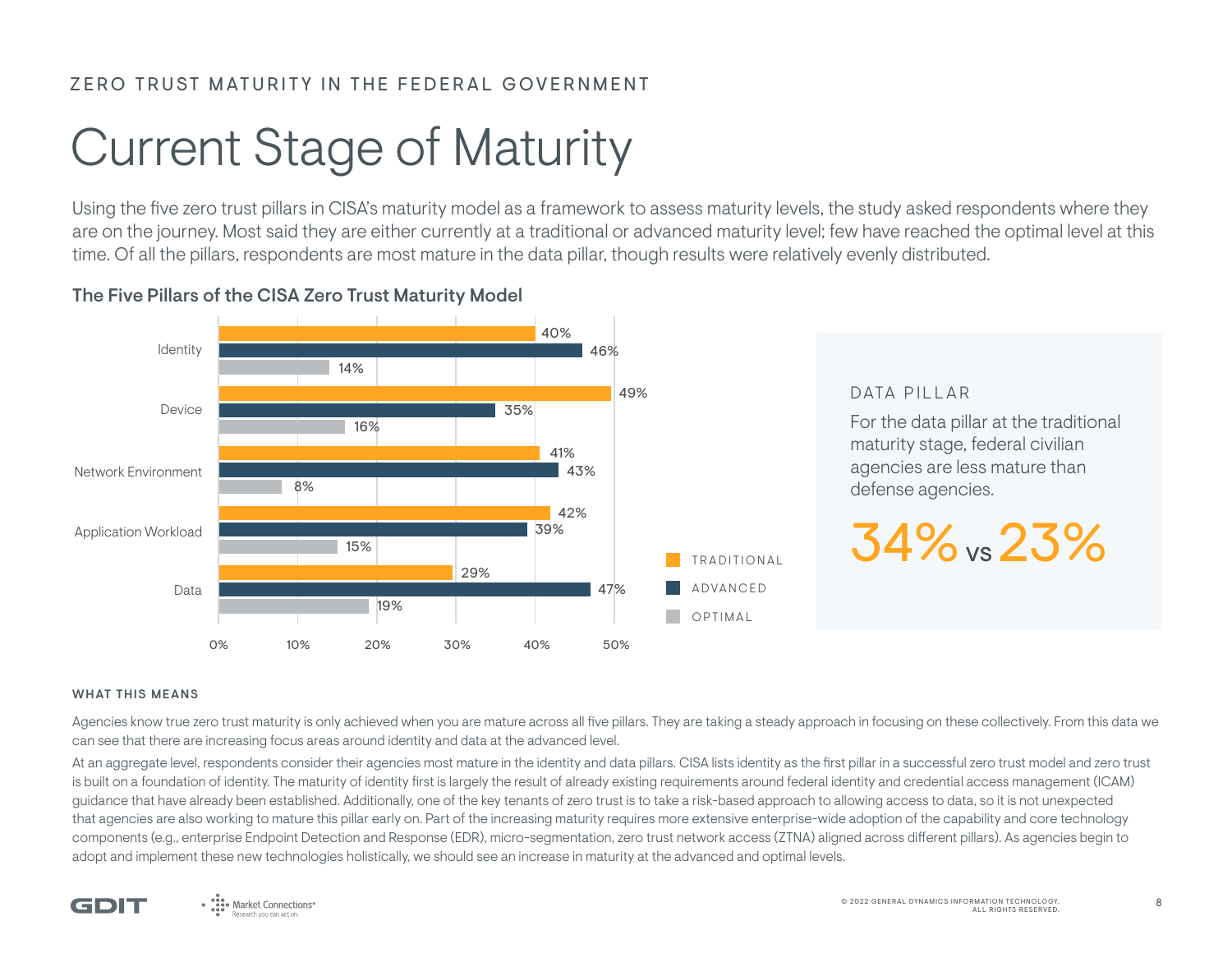### ZERO TRUST MATURITY IN THE FEDERAL GOVERNMENT

## Confidence in Security and Use of Zero Trust

While just over half surveyed have a strategy in place and are actively implementing it, 92% are somewhat or very confident in their agency's security capabilities. Maturity levels do not necessarily lead to confidence in an agency's ability to defend itself from cyber threats. Agencies are still beginning to understand how zero trust must be implemented as part of their strategy to defend against ever increasing cyber threats.



### Confidence in Agency's Security Capabilities Use of a Zero Trust Approach to Cybersecurity



#### WHAT THIS MEANS

This confidence signals that many agencies have been prioritizing and addressing their greatest cyber risks and have been effective at communicating about their actions. Culture influences any effort to impart change and zero trust implementations require a targeted communications plan to prepare users for changes and help maintain awareness.

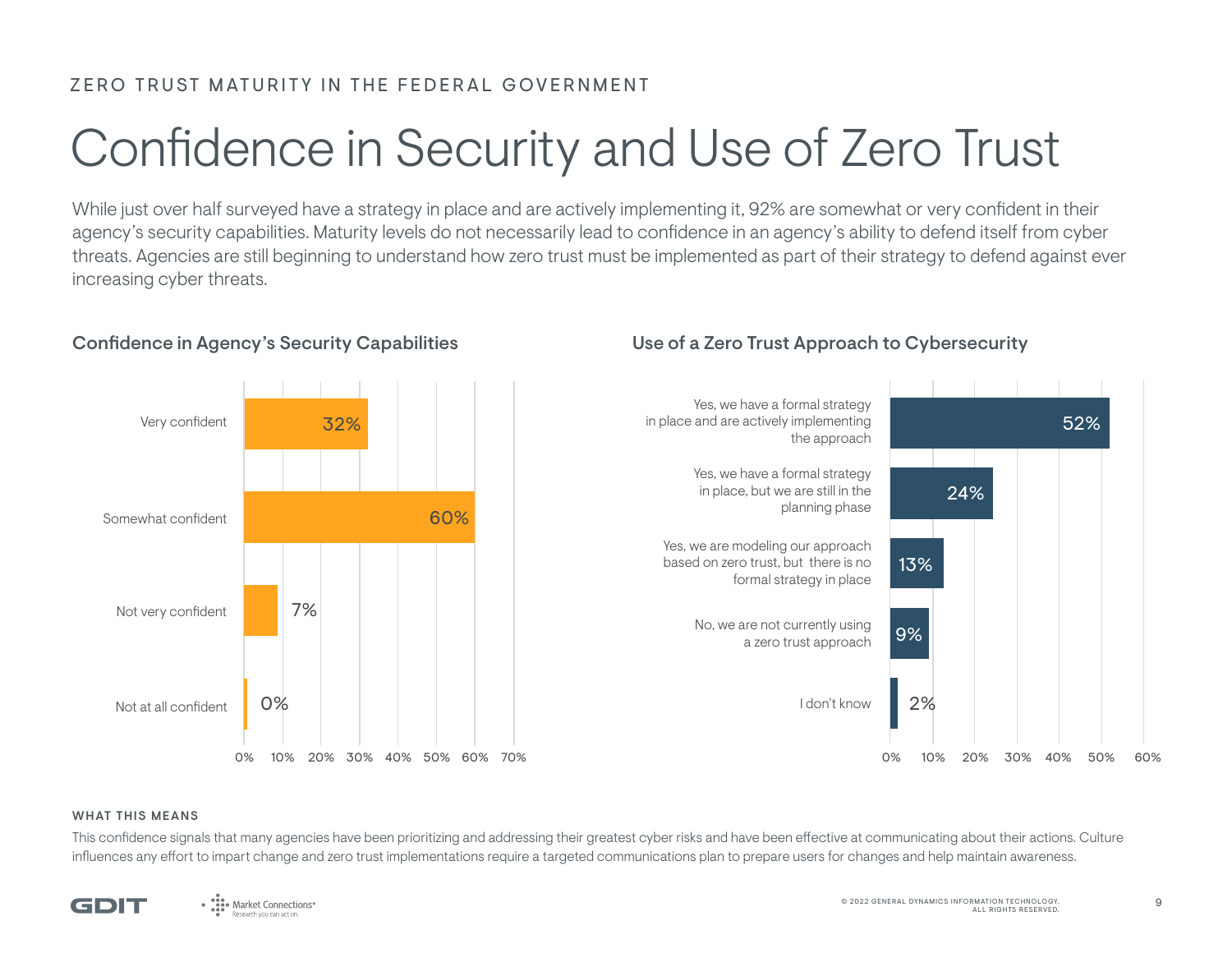## Assessing the Benefits of Zero Trust

The research identified that the top benefits of using a zero trust approach are that the right users have the right access to the right resources at the right time (57%), followed by reduced risk of a data breach (46%). Only one-quarter said offering granular data protection (i.e., encryption) at rest and in transit is a top benefit.

### Top Perceived Benefits of a Zero Trust Approach to Cybersecurity

| The right users have the right access to the right resources at the right time | 57% |
|--------------------------------------------------------------------------------|-----|
|                                                                                |     |
| Reduces the risk of a data breach                                              | 46% |
|                                                                                |     |
| Reduces the cyberattack surface                                                | 42% |
|                                                                                |     |
| Devices connected to the network are inventoried and secure                    | 35% |
|                                                                                |     |
| Networks are segmented and controlled with managed data flows                  | 30% |
|                                                                                |     |
| Offers granular data protection at rest and in transit                         | 26% |
|                                                                                |     |
| Secure application layer and application delivery                              | 22% |
|                                                                                |     |

| <b>DEFENSE</b> | <b>CIVILIAN</b> | <b>BENEFIT</b>                                                                       | PROGRAM<br>PROFESSIONAL<br><b>MANAGERS</b> |
|----------------|-----------------|--------------------------------------------------------------------------------------|--------------------------------------------|
| 63% 53%        |                 | The right users have the<br>right access to the right<br>resources at the right time | 55% 59%                                    |
| 52% 42%        |                 | Reduces the risk<br>of a data breach                                                 | 51% 40%                                    |
| 51% 37%        |                 | Reduces the<br>cyberattack surface                                                   | 41% 44%                                    |





#### WHAT THIS MEANS

These findings are interesting because an integral component of the right users having access to the right data and application resources at the right time is enforcing granular data protection. Agencies share intelligence (i.e., data), which means they need to establish a granular data protection scheme.

Less than half (42%) of respondents said zero trust reduces the cyber-attack surface. The fact that this isn't a top benefit is notable because zero trust creates micro-perimeters that make the attack surface infinitely easier to defend and protect because it's easier to secure each individual transaction.

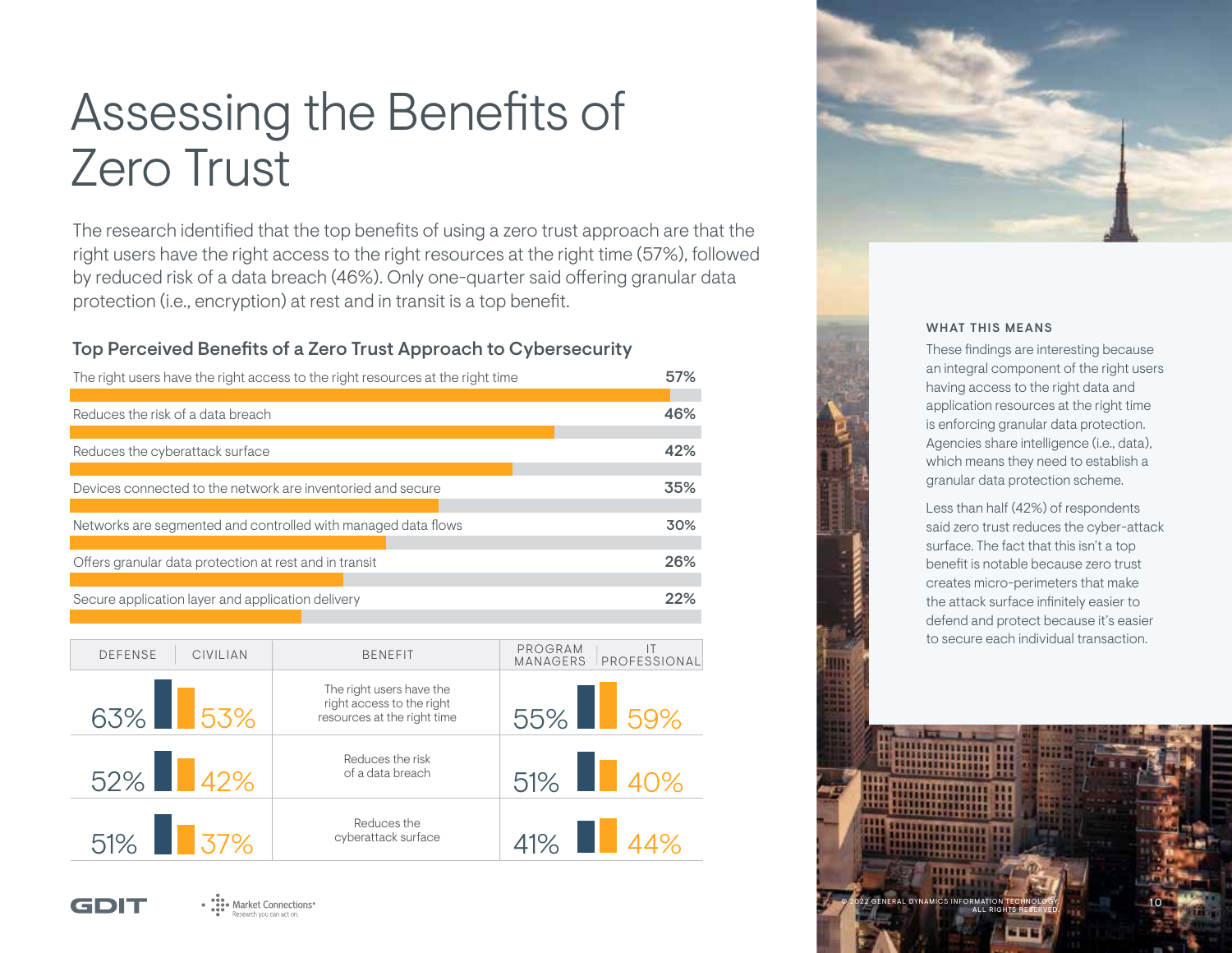## Challenges Implementing a Zero Trust Architecture

The biggest challenges to implementing zero trust are replacing or rebuilding existing legacy infrastructures, followed by determining what set of technologies agencies need.

| Existing legacy infrastructures must be rebuilt/replaced     |     |  |
|--------------------------------------------------------------|-----|--|
| Determining what set of technologies needed                  | 50% |  |
| Lack of IT staff expertise                                   | 48% |  |
| Costly investment                                            | 46% |  |
| Requires change in agency's cybersecurity philosophy/culture | 37% |  |
| Lack of internal resources to manage                         | 34% |  |
| Determining which vendor(s) to use                           | 32% |  |
| Leadership/upper management resistance                       | 31% |  |
| Unsure which zero trust model to follow                      | 31% |  |
| Lack of roadmap/plan to adopt zero trust model               | 24% |  |

IT Professionals find vendor determination more challenging than program managers 55% vs 44% Defense agencies find the following more challenging than civilian agencies COSTLY INVESTMENT 61% vs 37% LACK OF INTERNAL RESOURCES TO MANAGE 45% vs 26%

"When some agencies still have data on mainframes or legacy systems, it's a big challenge. Agencies know they can't bolt on zero trust, so they must decide to rebuild or replace systems. That requires additional spending on top of investing in zero trust. Agencies have to make some hard decisions."

John Sahlin, Ph.D. Director, Cyber Solutions, Defense GDIT

#### WHAT THIS MEANS

Moving to zero trust means starting from the ground up, requiring a significant investment – including replacing or rebuilding legacy infrastructure and mission systems built on "implicit" trust." Legacy systems across the government rely on this model, which has, in many cases, proven unreliable and allowed malicious actors to gain access to systems and move around without granular controls offered by zero trust in place. Agencies should focus on introducing zero trust gradually by starting with areas that need the most attention and deliver quick wins. Agencies will have opportunities to budget for other investments they can't source from existing funding and should include those in their strategies.

Improving collaboration between mission owners and IT teams will ensure stronger alignment between the mission and cybersecurity technology implementation, making it easier to know which mission-enabling tools to select. In addition, it's important for agencies to partner closely with third parties to address these cyber challenges and implement successful zero trust strategies.

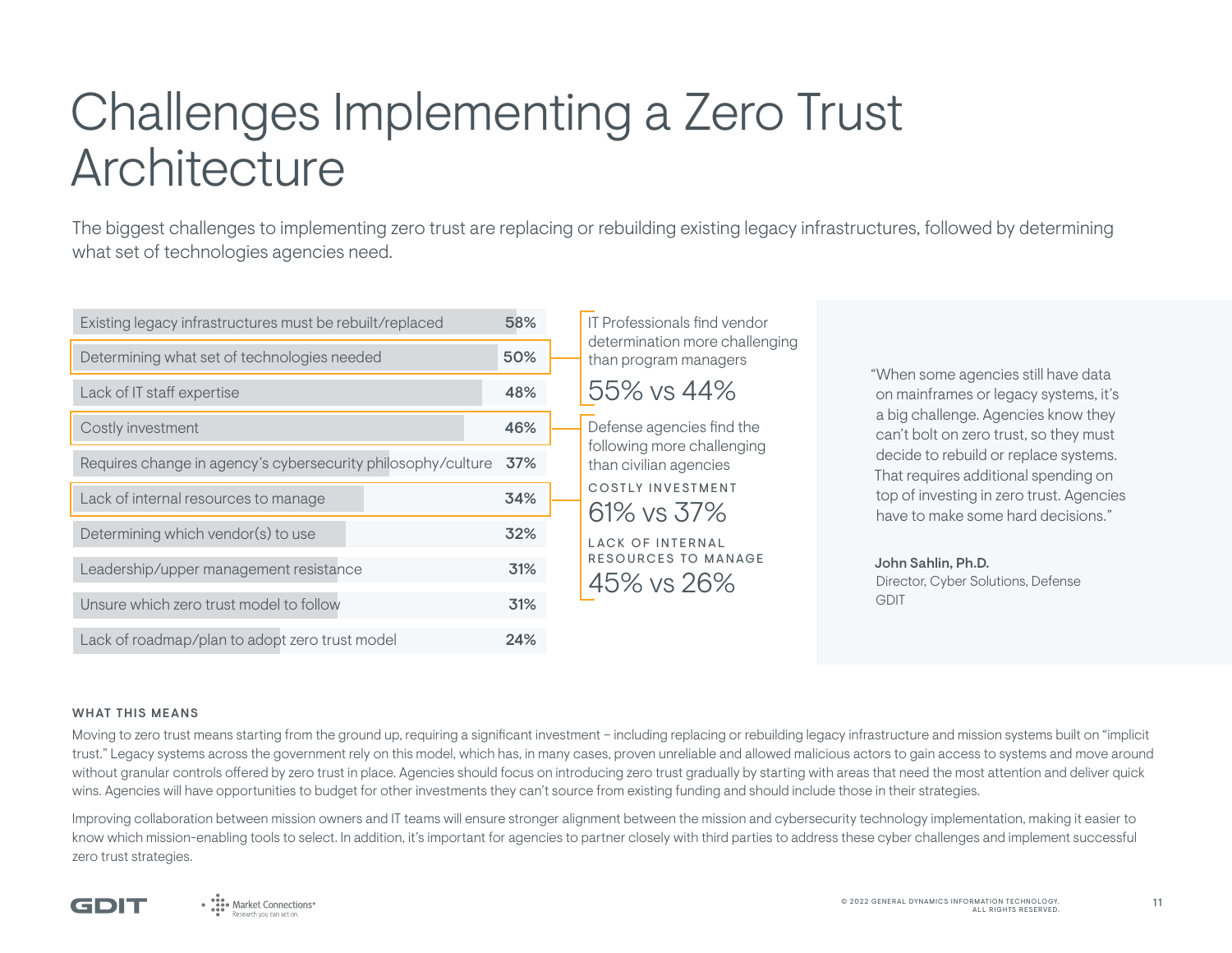### CHALLENGES IMPLEMENTING A ZERO TRUST ARCHITECTURE

## Meeting the 2024 Deadline

The executive order set a deadline for agencies to achieve certain zero trust goals set by the OMB by the end of the 2024 fiscal year. About two-thirds of agencies expect to meet those goals on time or ahead of the 2024 deadline. Another 21% will come close. Beyond 2024, agencies will need to continue to adopt the CISA Zero Trust Maturity Model.

### Timeline to Meeting Executive Order Requirements



#### WHAT THIS MEANS

Although there are deadlines, this is not a race. As the January 2022 memo from OMB notes, this is "a journey for the federal government, and there will be agile learning and adjustments along the way." What's important is that agencies develop and effectively implement strategies that are right for their missions and the people they serve. For many agencies, those strategies require starting from scratch, but time and budgets don't always allow for that. If this is the case, agencies need to focus on making incremental improvements through their zero trust strategies.

- Optimize current infrastructure configurations
- Automate repetitive tasks
- Automate privilege review and sunset aging credentials
- Discover how users are accessing applications and services
- Implement explicit permit policies
- Develop automation scripts for security information and event management (SIEM) and security orchestration and response (SOAR)



© 2022 GENERAL DYNAMICS INFORMATION TECHNOLOGY. 1 2 ALL RIGHTS RESERVED.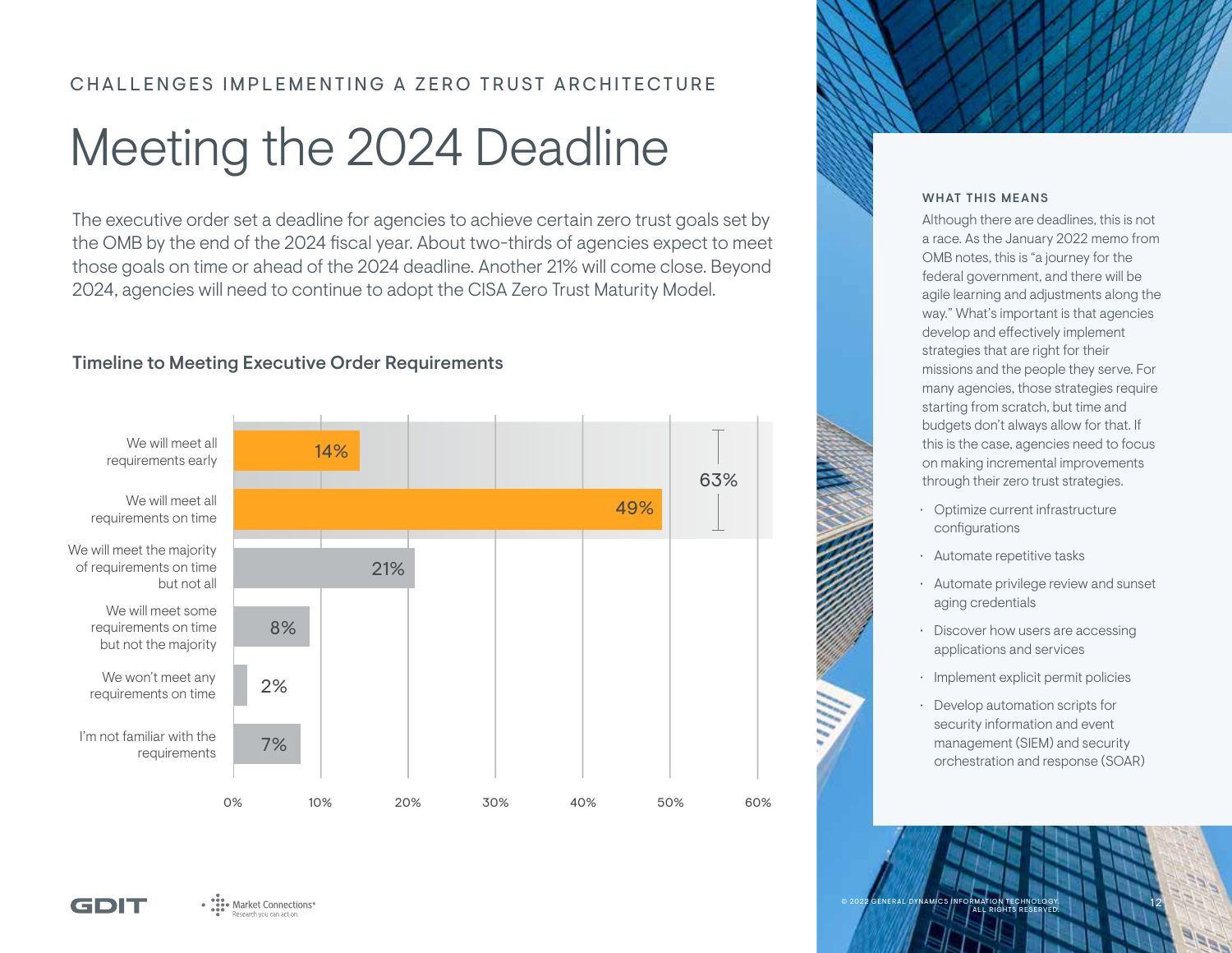## Investment Priorities

Investment priorities over the next year track with a compliance-focused approach to implementing zero trust: nearly all respondents note their top investment priorities are device protection (92%) and cloud services (90%).



#### WHAT THIS MEANS

The investments that would most benefit mission efforts lag behind the other priorities: Secure Access Service Edge (SASE) (60%), micro-segmentation (51%), and AI (47%). For example, micro-segmentation reduces the attack surface and AI facilitates granular data protection, both of which are critical to enabling the mission.

60%

47%

90%

There are also several challenges standing in the way of agencies determining their mission-focused investment priorities. Half the respondents are having trouble identifying what technologies they need, 48% stated a lack of IT staff, and 46% are concerned about costs. These responses show the challenges agencies face with accelerating zero trust progress and deciding what to prioritize first.

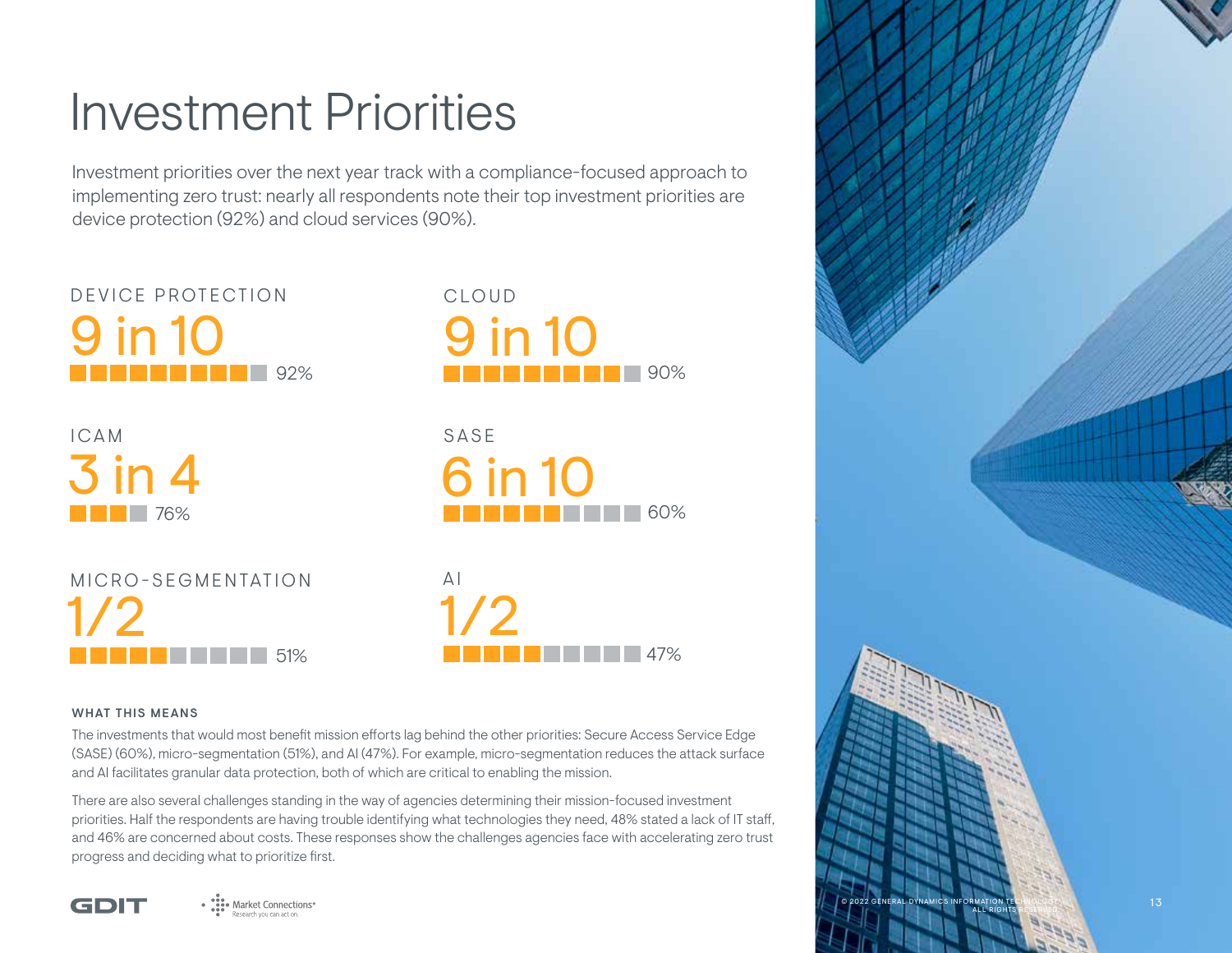## Achieving Visibility and Analytics Capabilities

Six in ten believe they will be able to continuously run device posture assessments (e.g., using endpoint detection and response tools) by the end of FY24.

### Visibility and Analytics Capabilities Agencies Expect to Achieve by the End of FY2024



#### WHAT THIS MEANS

Analytics platforms consolidate data from multiple sources to provide visibility into agencies' environments. This visibility helps develop insight, contextual understanding that enables threat detection, and, ultimately, responses to those threats. A core component of zero trust, analytics are key to enabling SOAR capabilities. The use of EDR tools will allow increased visibility and analytics and enable increased visibility into device pillar posture.

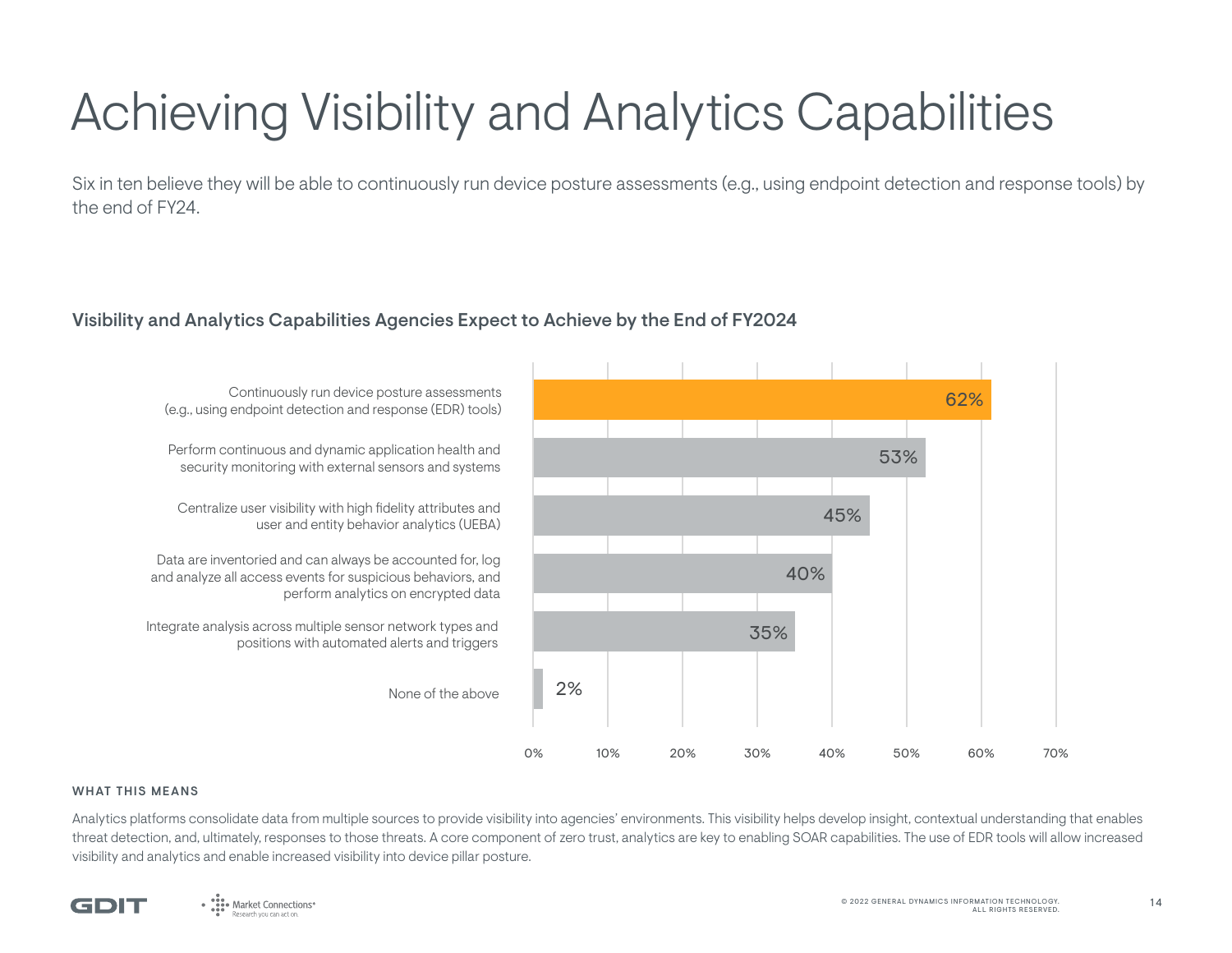## Achieving Automation and Orchestration **Capabilities**

Over half believe they will be able to adapt to ongoing environmental changes for security and performance optimization for applications by the end of FY24. More program managers than IT respondents feel their agency will be able to automatically enforce strict access controls for high-value data, all high-value data will be backed up regardless of its storage location, and data inventories will be automatically updated..

### Automation and Orchestration Capabilities Agencies Expect to Achieve by the End of FY2024



Adapt to ongoing environmental changes for security and performance optimization for applications

Fully orchestrate the identity lifecycle dynamic user profiling, dynamic identity and group membership, just-in-time and justenough access controls are implemented

Automatically enforce strict access controls for high-value data, all high-value data is backed up regardless of its storage location, and data inventories are automatically updated

Network and environment configurations use infrastructure-ascode, with pervasive automation, following (CI/CD) deployment

Device capacity and deployment use continuous integration and continuous deployment (CI/CD) principles with dynamic scaling

statistically significant difference

#### WHAT THIS MEANS

Digital enterprises move quickly, and the threat environment continues to evolve, making it impossible for manual security processes to keep pace. Embracing automation and orchestration to orchestrate processes and automate tasks performed by security teams will save time and improve productivity. Many agencies have realized that they need to automate to achieve a higher level of zero trust maturity to secure their users, devices, networks, application workloads, and data. As technology increases, data increases, and threats increase. The ability to scale leveraging automation will be paramount for implementation of zero trust.

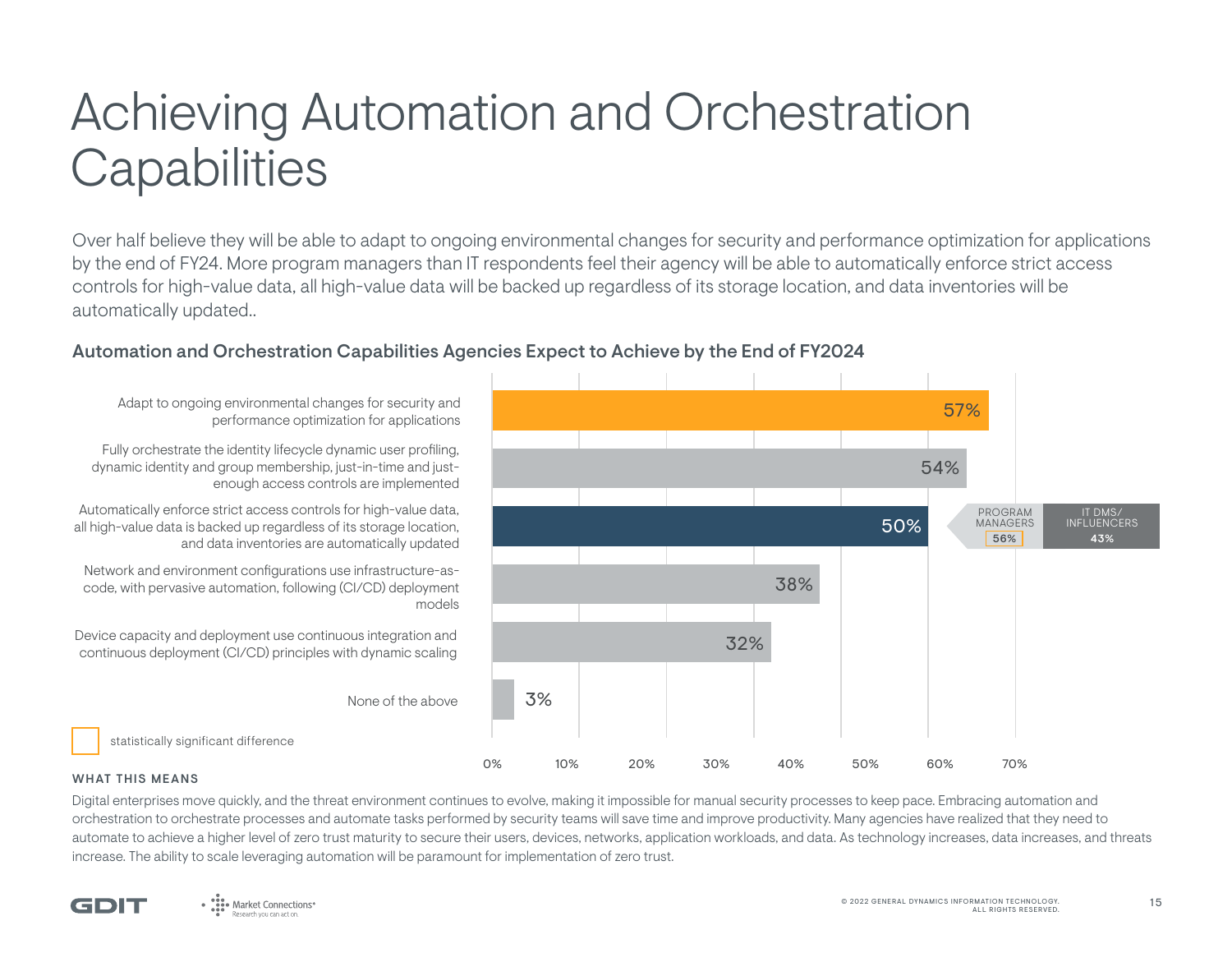## Achieving Governance Capabilities

Two-thirds believe their agency will be able to use automated discovery of networks, devices, and services with manual or dynamic authorization and automated remediation of unauthorized entities by the end of FY24.

### Governance Capabilities Agencies Expect to Achieve by the End of FY2024



#### WHAT THIS MEANS

As the emphasis on increasing enterprise visibility through identification of assets becomes more important agencies are finding that having technologies that automate the discovery of networks, devices, and services with the ability to provide automatic authorization and remediation will be key followed by more automated dynamic policy enforcement.

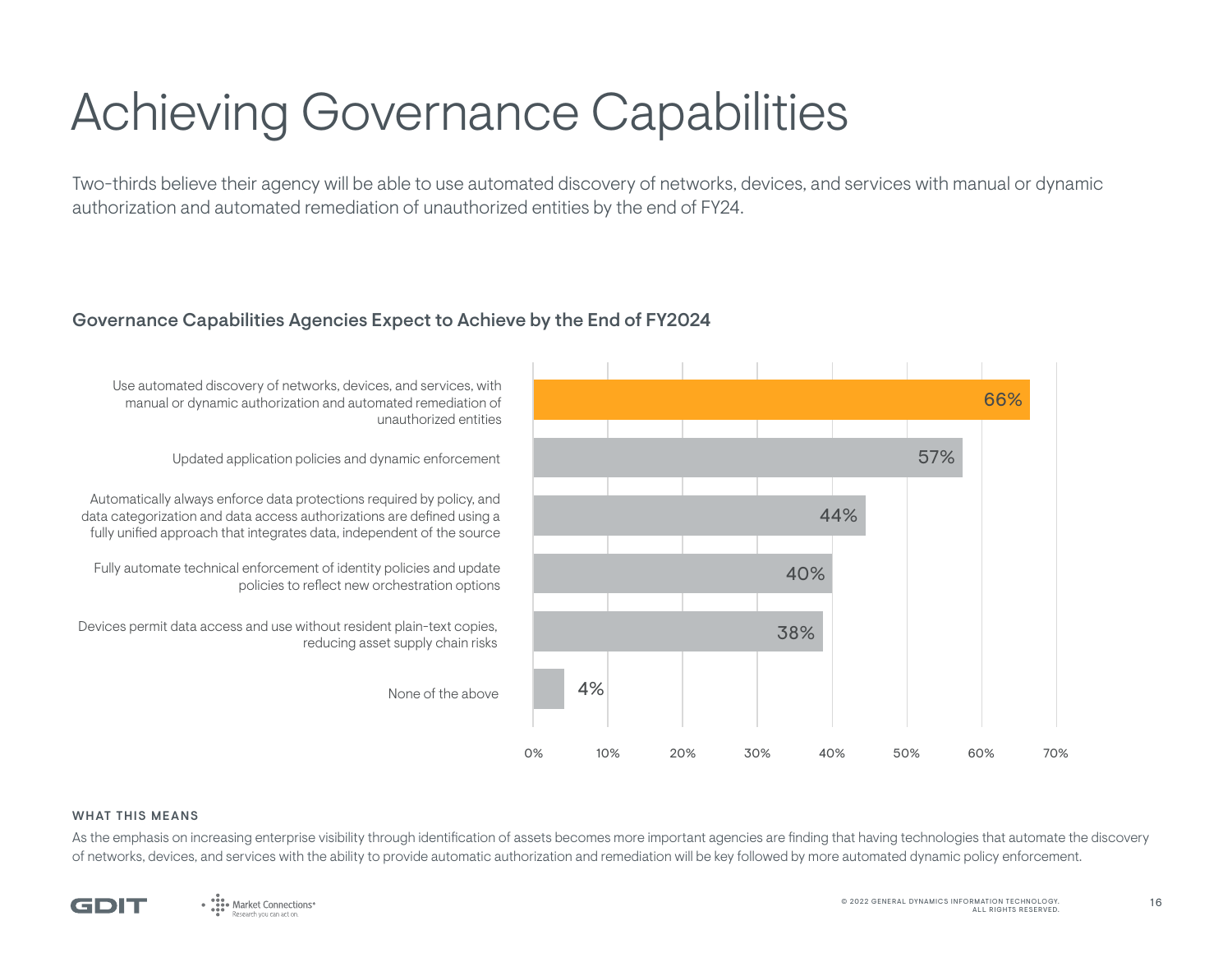## NEXT STEPS Focus IT Investments On Mission Outcomes

Enabling the mission is, and always will be, the primary concern for federal agencies. The data shows the majority (52%) are using the CISA Zero Trust Maturity Model to establish strategies, indicating they are focused on maturity beyond OMB's zero trust memo. The value of zero trust is ensuring the right users have the right access to the right resources at the right time, however, respondents consistently put data and application layer security at the bottom of the list of priorities.

In developing and implementing zero trust strategies, agencies must be compliant, but checking the box is not good enough. Agencies need to ensure that their zero trust strategy maps to their mission. This means investing in technologies that will prepare them for emerging cyber threats, which might not have been considered under current standards, without creating new obstacles for mission owners.



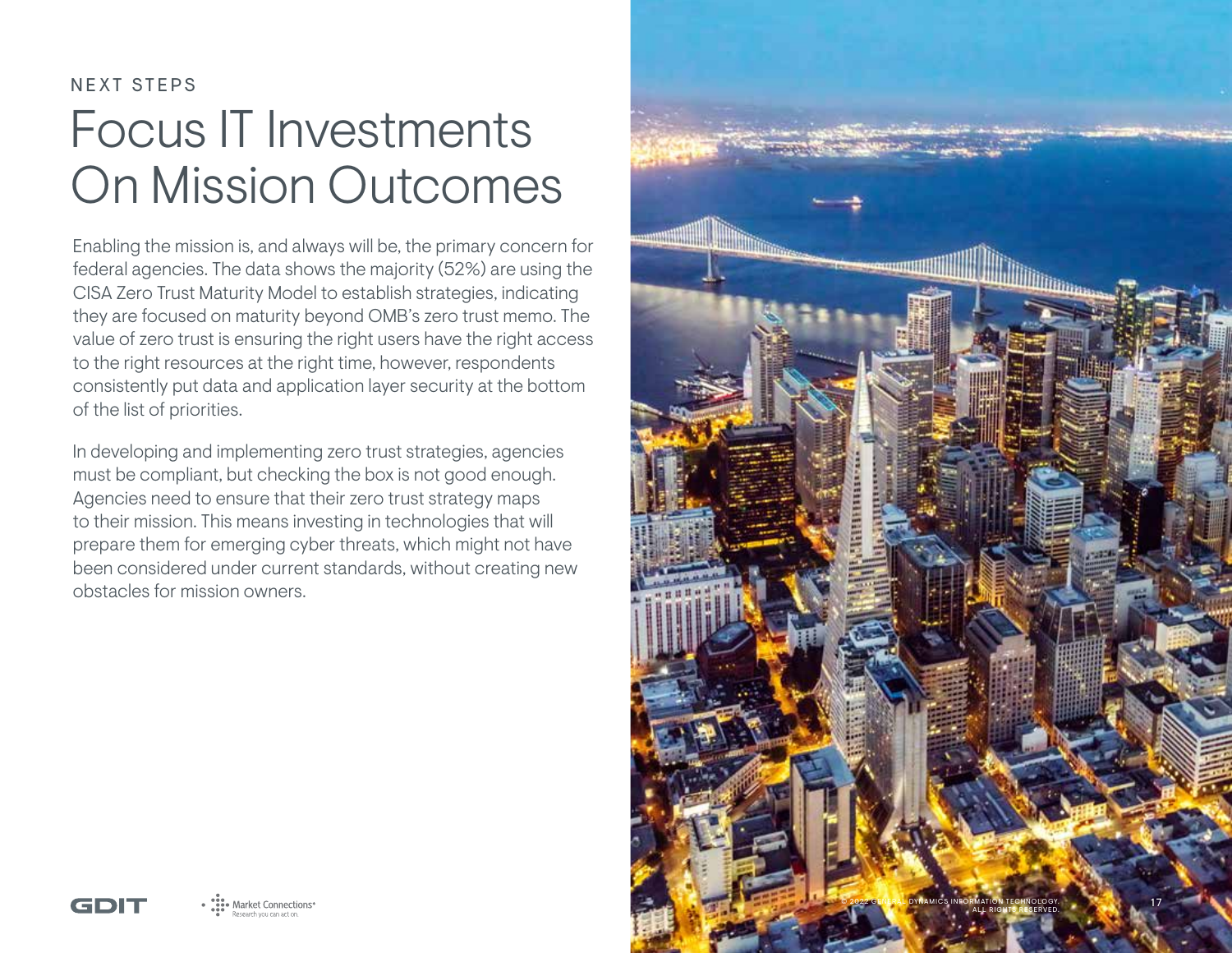## Shifting the Compliance Focus

In today's environment, there are mountains of guidelines and standards to which agencies must comply—it's hard for them not to be purely compliance driven. The investments agencies are making now are important to achieving their zero trust strategies, but other technologies can support compliance requirements and protect against emerging and unknown threats. To help focus on the mission value of IT—while still meeting compliance requirements—there are several steps agencies can take.

Focus on executable outcomes that help move you down the road.

For many agencies, the biggest question is "Where do we begin?" Agencies need to understand where their organization fits within the cybersecurity threat landscape. The critical first step is to identify your digital assets and how they relate to the agency's mission—not every asset has equal impact. Ask yourself, "How does compromising this asset affect my mission outcomes?" This will help prioritize the type of security controls you need to apply to each asset.

| í |  |
|---|--|
|   |  |

#### Understand the guidance and how it applies to the agency mission.

Mere compliance is not enough, which is why an IT-centric or compliance-driven approach is not likely to meet the mission need. Agencies must have their IT departments partner with the mission owners to understand the impacts of data and services on each mission and ask, "How can I make the mission most effective and efficient through the lens of zero trust maturity?"



#### Start with where you are.

It's better to build a zero trust system from the ground up, but that isn't always possible. Determine, based on the mission, which projects optimize the limited investment dollars, provide the greatest progress, and protect the mission outcomes. It is possible to work with technologies and existing investments—finding a way to improve security while keeping traditional implicit trust models when that's the only option. Starting with a pilot and moving legacy systems into the new environment one at a time is a solution when budgets are tight.



#### After assessing the above three steps, prioritize your investments and technologies.

Focus on transitioning from a cost-based accounting project model to a value-driven approach and delivering value early through quick win projects, such as focusing on a high-value system or implementing a zero trust technology gap, that you can source within current agency funding. After demonstrating value early, align future IT investments to the mission outcomes they deliver.

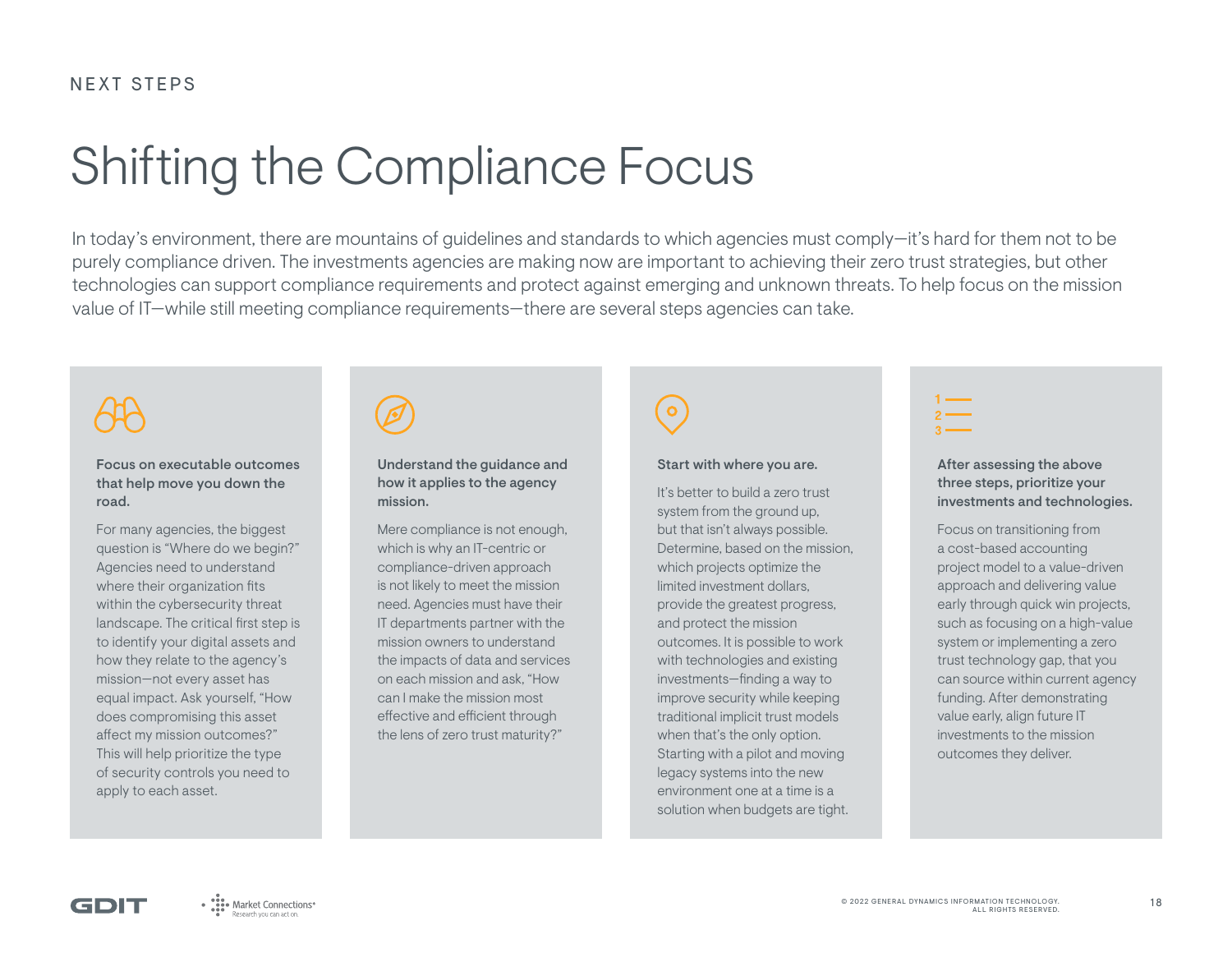### NEXT STEPS

## A Marathon, Not a Sprint

With all the guidance and mandates, combined with the ever-changing cyber landscape, knowing which investment priorities will meet zero trust requirements across each CISA pillar, and how they integrate, is daunting. That is, unless you simply start with where you are today.

### Discovery.

Understand what you have today and what your capabilities are. Look at how your team accesses systems, data, and services to execute the mission. Model current behavior and then build a plan for improving zero trust maturity.

# 1 2 3 4

### Executable Roadmap.

Identify a set of executable projects that help you advance toward a more mature zero trust environment.

### Quick Wins.

You can deliver rapid progress simply by optimizing your current infrastructure — start by identifying which applications and services can transition to zero trust through configuration changes and policy updates.



### Prioritize Investments.

Rather than focusing on a particular zero trust pillar, identify which projects focus on improving mission effectiveness.

And above all else, remember that the primary value of zero trust is, and will continue to be, enabling mission objectives by providing data and services to the people who need them when they need them.